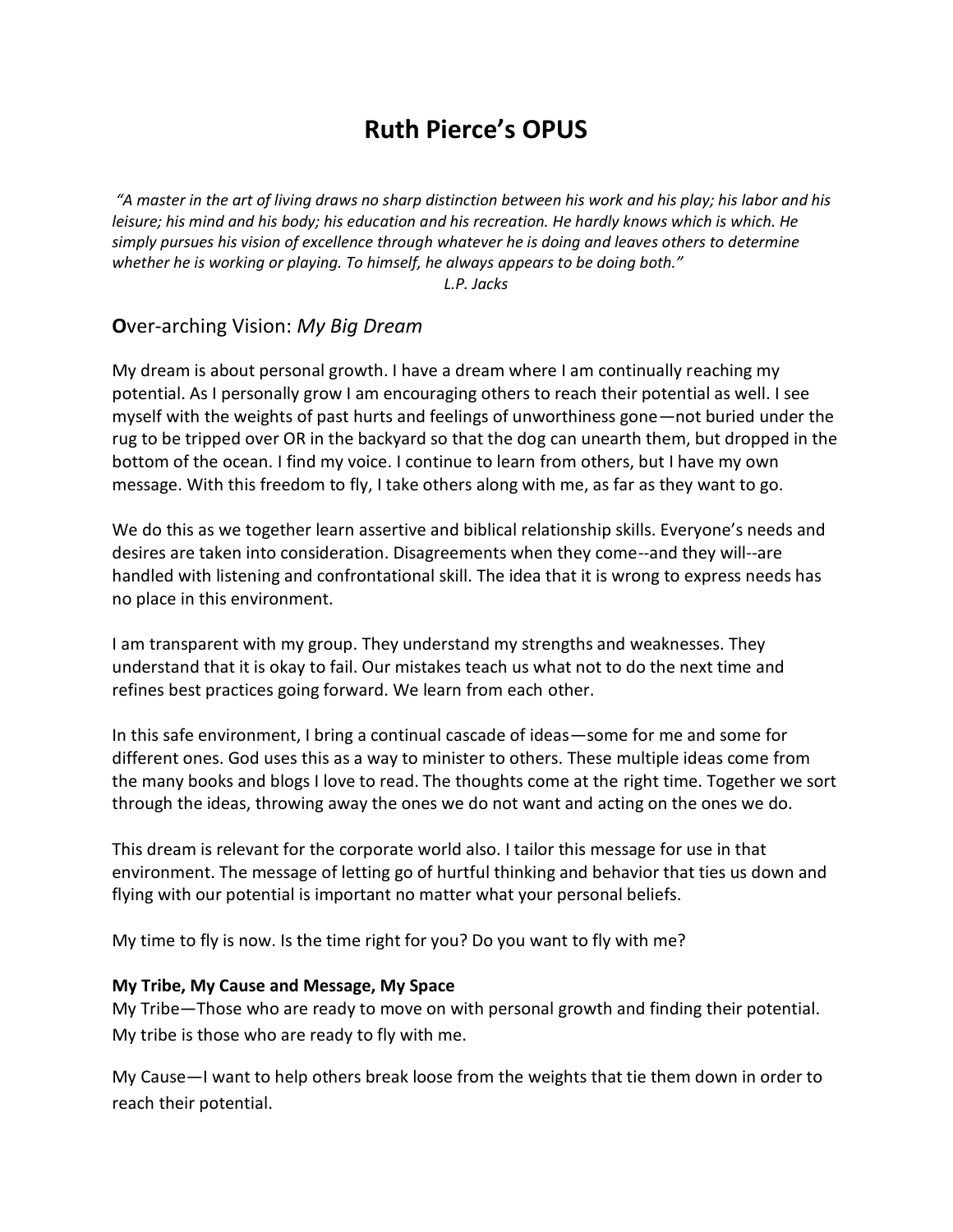My Space—I want an environment that is safe for growth. It is okay to have needs and it is okay to fail. We take everyone's needs into consideration. We learn from our failures. Relationship and communication is assertive, not passive aggressive.

## **P**urpose: *Come Fly with Me*

Value Proposition Statement: I am chosen by God to be a friend, author, coach, and facilitator who helps those who are tied down by past hurts to understand and release those hurts in order to unleash their potential.

### **Unifying Strategies:**

### **GROWING ENVIRONMENTS--**

**Create a Safe Environment and Process for Growth**—Realizing that personal growth is impossible without the right components, I create and promote safe environments for myself and others.

- Strengths and Weaknesses Through examining and finding out more about ourselves, we grow.
- Self-worth and Triggering Hurts--- Through examining and finding out more about our hurts, triggers, and self-worth basis, we grow.
- Assertive Behavior—Through exercising assertive behavior, not passive and passive aggressive behavior, we grow.
- Truth & Acceptance—Through receiving a mixture of both truth and acceptance, we grow.
- Comfort Zone—Through opportunities to step out of our comfort zone, having opportunities to succeed and learn from our failures, we grow.

#### **GROWING ME--**

**Personal Growth for Me is Essential**—By continuing to grow myself and looking for and releasing the weights that are tying me down I reach my potential.

- De-cluttering—Through de-cluttering all areas of my life, I fly.
- Balanced growth—Through balanced growth physically, spiritually, mentally, and emotionally, I fly.
- Coaching—Through coaching or mentoring for me at least annually, I fly
- Protection—Through protecting my creative energy and resources, I fly.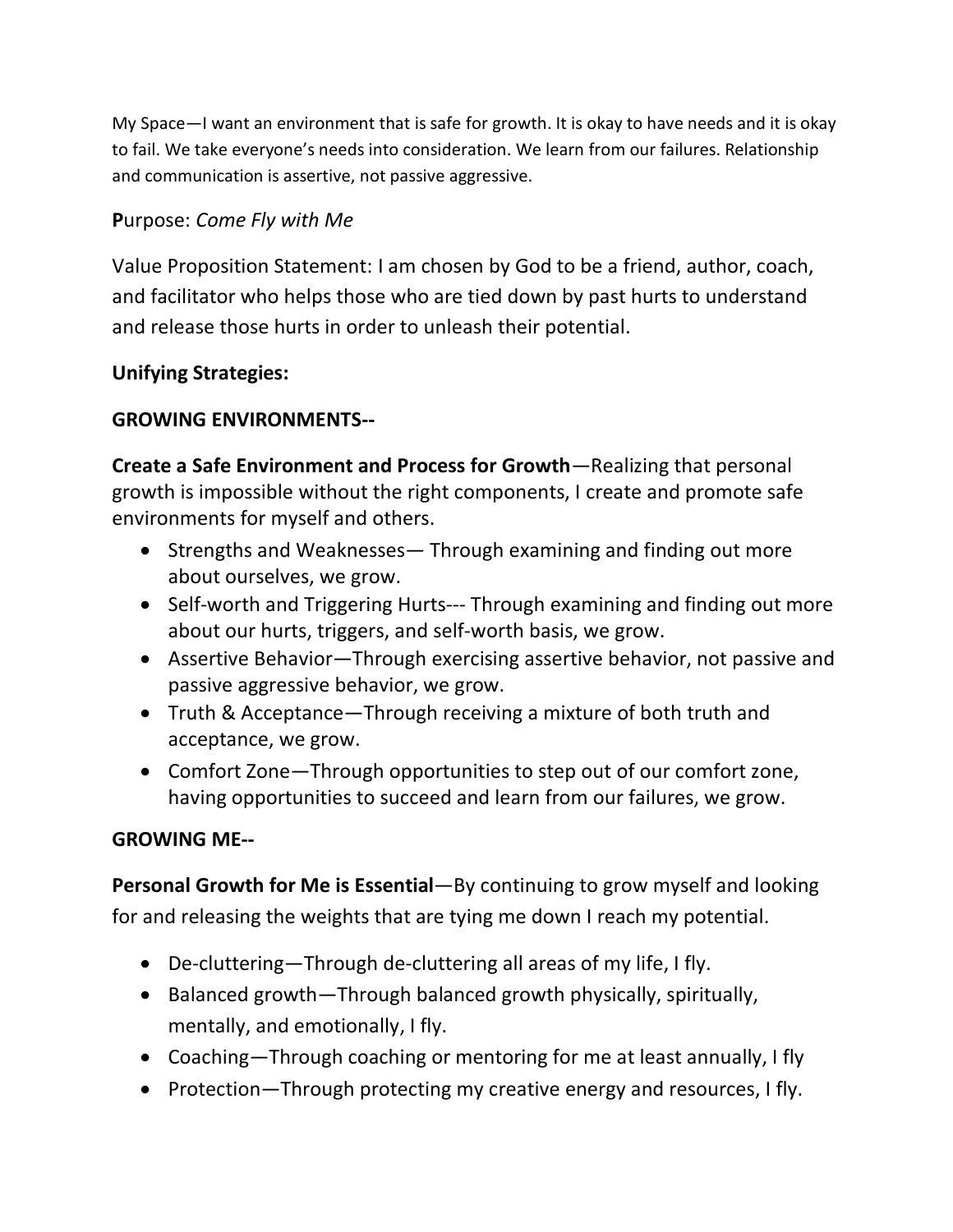## **GROWING OTHERS--**

## **Explore and Find Ways to Influence Others**

Because I do want to help others to find their potential, I explore ways to influence others:

- Friendships--Through being a friend who influences her friends to reach their potential.
- Coaching--Through individual and group coaching experiences, I influence others to reach their potential.
- Authoring--Through authoring books and coaching material, I influence others to reach their potential.
- Corporate and Non-profit--Through both corporate and non-profit environments, I influence others to reach their potential.
- Organizations and Department--Through facilitating organizations and departments to clarify their OPUS, I influence these entities to reach their potential.
- Partners--Through intentionally looking for and finding partners with different skills and gifts than mine I increase my influence for others to reach their potential.
- Compounding Influence--Through finding ways to compound this influence over time, I influence more and more people to reach their potential.

## **My Six Pack**

- **1. Worldview—What I Believe**
- God-I firmly believe in God as the Creator and that He desires a personal relationship with me through His Son, Jesus Christ. God has a plan for my life and He has given me gifts that He wants me to use for Him.
- Family and Friends—Family and friends are an essential part of our lives. Safe relationships are important for a fruitful life and personal growth. Family and friends build into me and I build into them.
- Life—Our life here on earth is a gift of God. What we do with it is our gift to God and others. The number of our days are ordained by God.